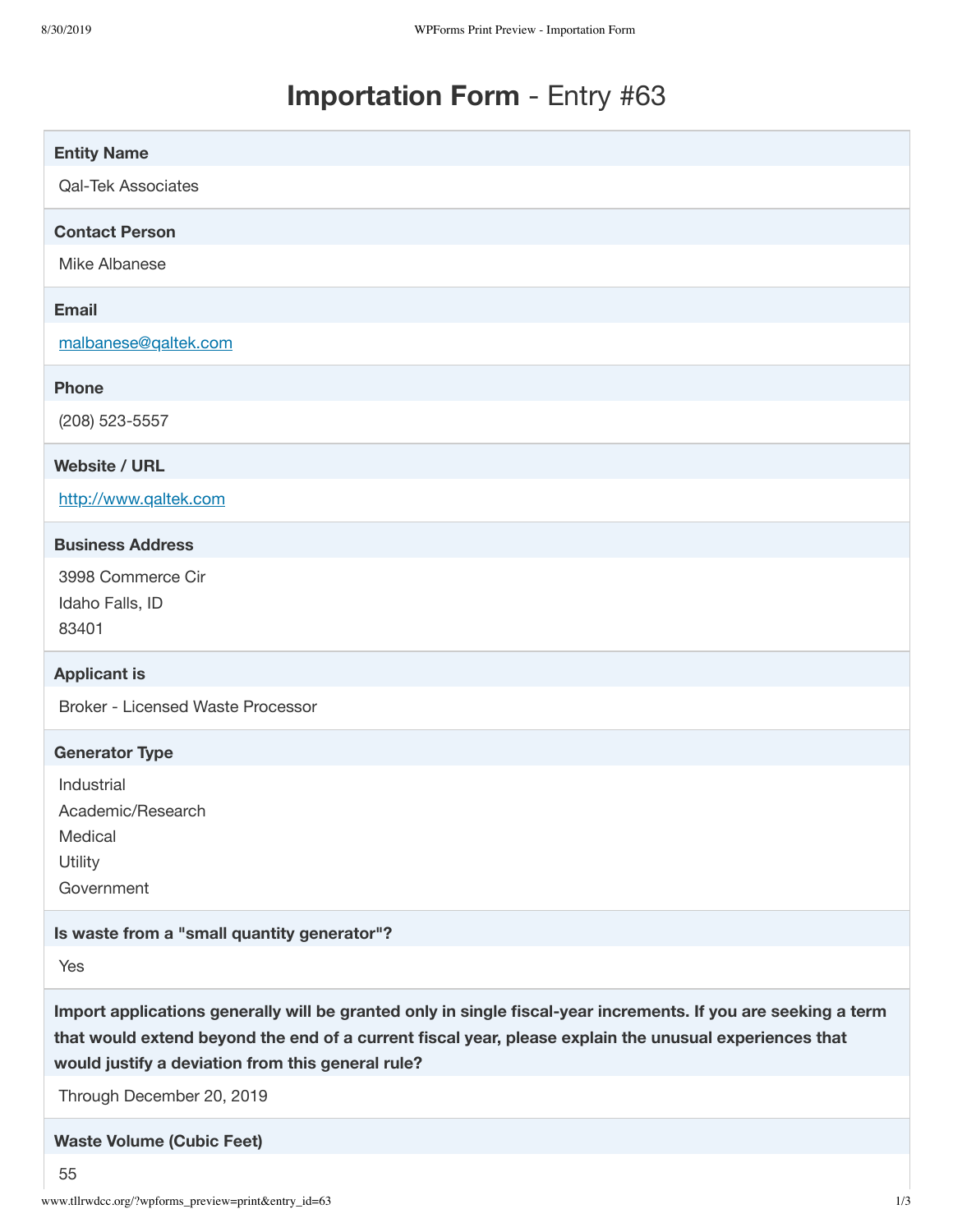| <b>Waste Radioactivity (Curies)</b>                                                                                                       |
|-------------------------------------------------------------------------------------------------------------------------------------------|
| 120                                                                                                                                       |
| <b>Waste Classification</b>                                                                                                               |
| Class A                                                                                                                                   |
| Class C                                                                                                                                   |
| <b>Waste Form</b>                                                                                                                         |
| <b>Stable</b>                                                                                                                             |
| Does the proposed waste consist solely of sealed sources?                                                                                 |
| No                                                                                                                                        |
| Compact and/or unaffiliated state, territory, possession, or district of the United States where the waste<br>was generated (please list) |

South East, South West, Mid-West, Central, Central Mid-West, Appalachian, Atlantic, Unaffiliated (Nebraska, Michigan, New York, New Hampshire, Maine, Massachusetts, Rhode Island, North Carolina, Washington, D.C.)

### **Waste Description**

Depleted Uranium Shielding and Sealed Sources(special and normal form)

**Does Applicant have any unresolved violation(s), complaint(s), unpaid fee(s), or past due report(s) with the Texas Low-Level Radioactive Waste Disposal Compact Committee?**

No.

**Does Applicant have any unresolved violation(s), complaint(s), unpaid fee(s), or past due reports associated with radioactive waste receipt, storage, handling, management, processing, or transportation pending with any other regulatory agency with jurisdiction to regulate radioactive material including, without limitation, the Texas Commission on Environmental Quality (TCEQ)?**

No.

#### **Applicant hereby certifies\* the following:**

The information provided herein is complete, accurate, and correct.

The waste proposed for importation is not waste of international origin.

The low-level radioactive waste for which this Import Application is submitted will be packaged and shipped in accordance with applicable state and federal regulations and is acceptable for disposal at the Compact Facility. The person submitting this Import Application is authorized by the Applicant to commit Applicant to each and every obligation and condition set forth herein and in the Agreement for Importation of Non-Party Compact Waste. A copy of a written document containing such authorization must be attached to this Import Application. Applicant has delivered to the specified disposal facility and TCEQ a copy of this Application for Importation of Compact Waste (along with any supplement or amendment thereto).

#### **Name**